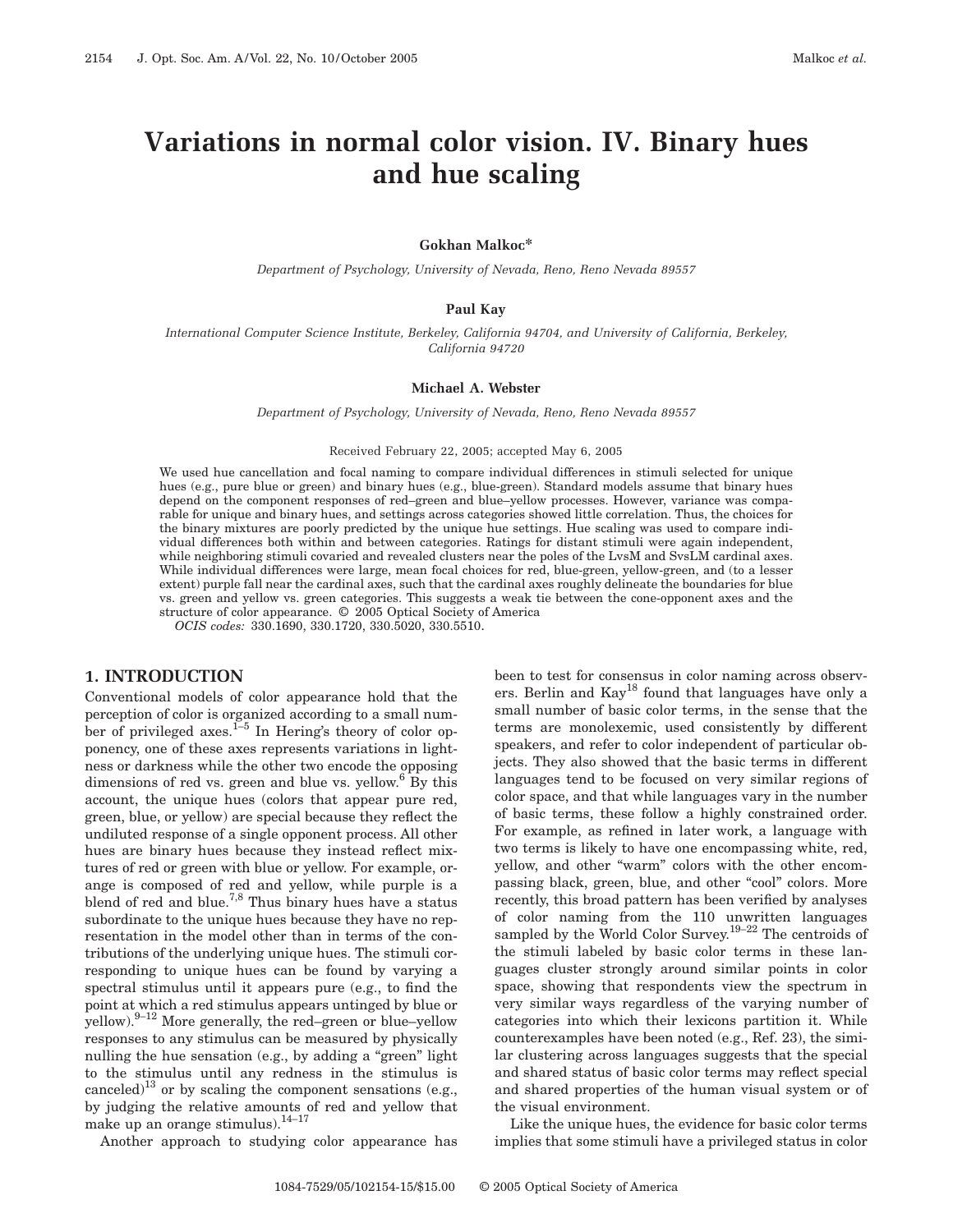appearance. Indeed, when given comparable stimulus sets, English-speaking observers select the same stimuli for unique hue settings as they do when choosing the best example or focal stimulus for red, green, blue, or yellow. 24,25 However, basic color terms are not restricted to the set of primaries given by the three opponent axes. For example, English has 11 basic terms, which include the Hering primaries (white, black, red, green, blue, yellow, and a neutral gray) but also secondary colors (orange, purple, pink, and brown).<sup>18</sup> Thus, by the criterion of consensus color naming, orange in English has a status similar to that of red or yellow and may have a status superior to that of a comparable mixture category such as yellowgreen, for which there is not a basic term. Moreover, the stimuli labeled by different basic color terms do not support the independence of the luminance and chromatic dimensions assumed by many color-opponent models. For example, green and blue terms apply to stimuli over a wide range of lightness levels, while red is restricted to low values and yellow is used only for stimuli with a high lightness.<sup>18,21,26</sup> Thus the specific structure of color appearance implied by the standard three-channel model of color opponency and by basic color terms differ, and this circumstance has led to suggestions that there may be an explicit neural process corresponding to each of the 11 basic categories.<sup>26</sup>

In this study we examined the structure of color appearance by observing individual differences in color naming. Subjects with normal color vision have been previously shown to vary widely in the stimuli they select for the unique hues<sup>10,27–31</sup> and in the focal stimuli they select for basic color terms.  $^{18,21,22,31}$  Thus a yellow that appears distinctly reddish to one observer might appear strongly greenish to another. In previous studies of these variations, we found that the stimuli observers choose for different unique hues are largely uncorrelated.<sup>10</sup> For example, a subject whose unique yellow is more reddish than average is not more likely to choose a unique blue that is more reddish (or more greenish) than average. The independence of the unique hues is surprising given that many factors that affect visual sensitivity (such as differences in screening pigments or in the relative numbers of different cone types) should influence different hues in similar ways and thus predict strong correlations between them.<sup>10</sup> However, a number of studies have shown that the unique hue loci are not in fact clearly tied to measures of visual sensitivity<sup>29,32–35</sup> and may instead reflect learning or adaptation to specific properties of the color environment.<sup>34,36–39</sup> By either account, our results suggest that the variations in the axes for the red–green and blue–yellow dimensions of color appearance—or between the two poles of the same opponent axis—are controlled by independent factors.

In the present study our aim was to look more closely at the patterns of variation in color naming by sampling color space more finely. In particular, we were interested in the range in color space over which hue choices are correlated and whether different patterns emerge for the unique hues and intermediate hues. For example, even if the selections for red and yellow are uncorrelated, to the extent that orange reflects the combined "responses" of red and yellow, the loci for orange might be expected to

covary with the loci of the underlying primaries. Alternatively, if focal orange is fine tuned by its own physiological or environmental constraints, then it might instead float freely between red and yellow. In turn, hues like orange and purple for which English has basic color terms might vary in different ways than blue-green or yellow-green, which may instead correspond more to the boundaries between categories. Comparing individual differences in the unique and binary hues might thus provide clues about the nature and number of the processes calibrating color appearance. A further goal of our study was to extend measures of individual differences in color appearance to include the dimensions of saturation and lightness and thus to characterize the patterns of variations more fully within the volume of color space. Our results show that the range of individual differences in color naming is similar for unique and binary hues and that there are again only weak correlations between the color categories from neighboring regions of color space. Thus, by these criteria, the unique hues do not emerge as special and do not alone fully anchor the structure of color appearance for an individual.

## **2. METHODS**

Stimuli were presented on a Sony 20se monitor controlled by a Cambridge Research Systems VSG graphics card. The monitor was calibrated with a PR650 Spectracolorimeter, and gun luminances were linearized through look-up tables. The test colors were presented on a uniform 6 deg  $\times$  8 deg background provided by the monitor screen. The background had a mean luminance of 30 cd/ $m<sup>2</sup>$  and a mean chromaticity equivalent to Illuminant C (CIE 1931  $x=0.31$ ,  $y=0.316$ ). (Note this differs from conventional studies of the unique hues, which have instead typically used narrowband stimuli presented on a dark background, but it has the advantage that we could explore the foci for moderately saturated lights under steady adaptation. To the extent that observers are adapted to the background, the results are unlikely to depend on the choice of the specific chromaticity chosen for the neutral background. $16,40,41$ 

Color and luminance were specified in terms of a scaled version of Derrington, Krauskopf, and Lennie<sup>42</sup> color space, in which the origin corresponded to the background color and contrast varied as a vector defined by the luminance, LvsM and SvsLM cardinal axes. Units in the space were related to the r, b chromaticity coordinates in  $MacLeod-Boynton<sup>43</sup> space and to Michelson luminance$ contrast  $(L_c)$  by

LvsM contrast =  $(r_{mb} - 0.6568)^*2754$ ,

 $SvsLM$  contrast =  $(b_{mb} - 0.01825)^*4099$ ,

$$
LUM = 3^*L_c.
$$

We used three sets of stimuli and procedures to measure individual differences in color judgments.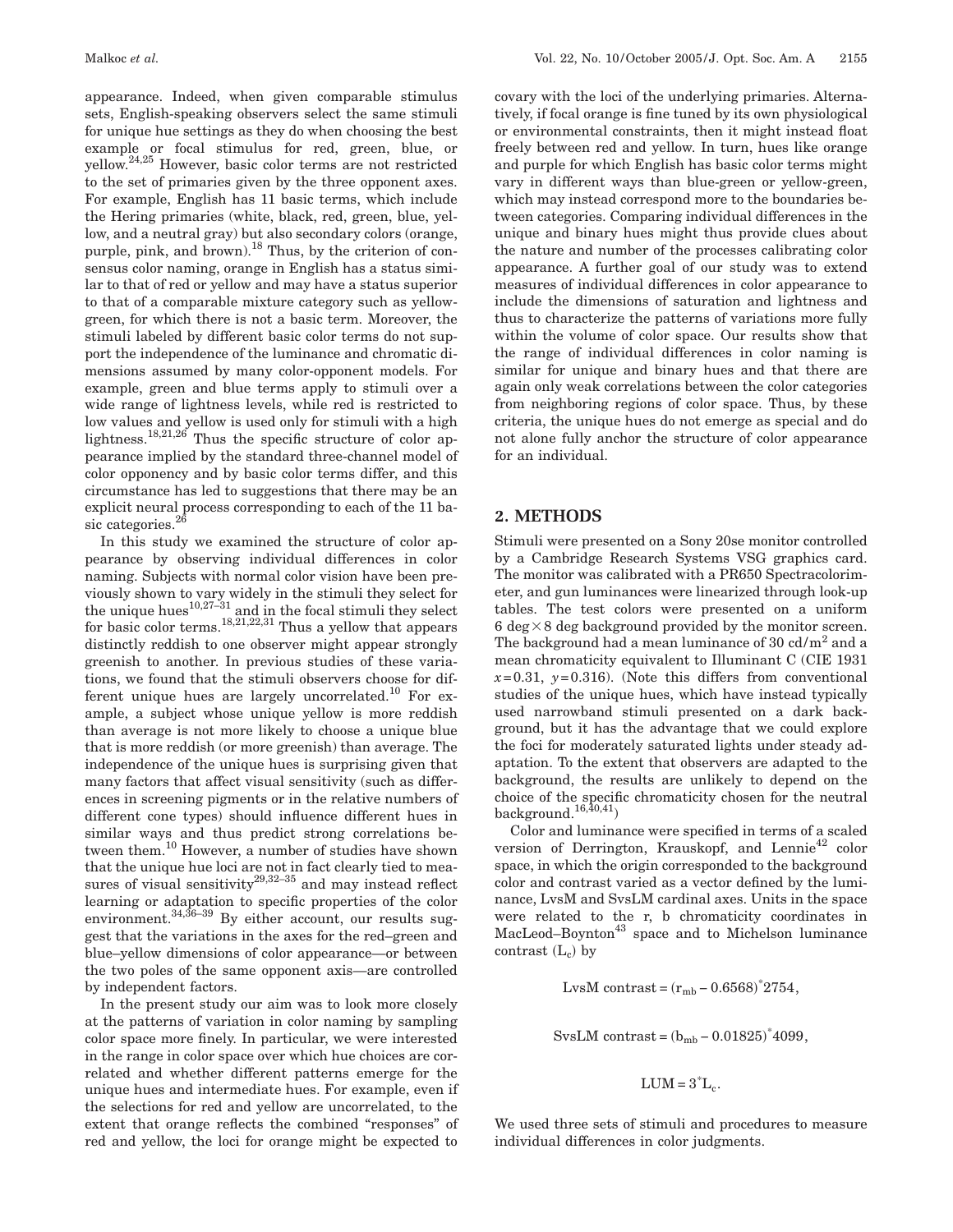#### **A. Unique and Binary Hue Settings**

In the first case, subjects made both unique hue settings (for red, green, blue, or yellow) and binary hue settings (for orange, purple, yellow-green, or blue-green). Stimuli were moderately saturated isoluminant pulses, presented at the full contrast for 1 s and ramped on and off with a Gaussian envelope (with a standard deviation of 250 ms). The stimuli all had the same maximum contrast of 80 in the space and thus varied only in hue angle within the LvsM and SvsLM plane, with isoluminance defined photometrically. The hues were presented in a central 2-deg field demarcated from the  $6 \times 8$  deg background by a narrow black outline. Between stimuli the field remained at the same gray as the background.

For each setting, subjects first adapted to the gray background for 1 min. Hue loci were then estimated with a 2AFC staircase procedure. On each trial, the observer responded whether the target hue was biased toward one of the target's neighboring hues or the other. For example, for unique red, they responded whether the color appeared either too purple or too orange, while for purple they responded too blue or too red, etc. Successive hues were then varied using two randomly interleaved staircases, with the hue angle estimated from the mean of the final six of ten reversals from both staircases. During a 1-h session the eight hues were tested two times each in random order and were retested in a second session for each subject approximately one week later. Observers were 73 students at the University of Nevada, Reno (UNR). All subjects were screened for normal color vision by the Neitz Color Test<sup>44</sup> and the Ishihara pseudoisochromatic plates and were naïve with regard to the specific aims of the study.

## **B. Individual Differences in Hue, Lightness, and Contrast**

In the second experiment, stimuli were varied not only in hue but also in lightness and saturation, in order to compare the variations for each color in terms of the three principal attributes of color appearance. Because this required varying the stimuli along three dimensions instead of one, we used a different procedure in which subjects were shown a palette of colors at a fixed contrast, and then selected the best example of a given color term from this palette. This procedure was thus more similar to the types of procedures used in cross-linguistic studies of color naming. In the present case, the palette was composed of a  $9 \times 9$  array of stimuli that varied in hue across columns and in lightness across rows, with the lightness and hue steps equated within the scaled space defined above. Each circular patch subtended 1.15 deg with 1.3 deg between the patch centers. The background in this case subtended  $15 \times 20$  deg. The term to be selected for was written in the upper left corner of the background. Subjects were first shown a broad range of colors spanning a hue angle of 112 deg centered at random points in color space around the nominal focal stimulus, and they selected the best patch for the term indicated by using a keypad to move a thin black ring over the array to highlight their choice. The next five trials then zoomed in at random points around the selected chip and showed a much finer color array spanning 45 deg in color angle that

was centered at random points around their color selection. During a given run all stimulus arrays had a fixed contrast, with the eight color terms and five repetitions presented in random order. Color terms again included the four unique hues and the four binary terms. Contrast across runs varied in random order in steps of 20 units, from 20 up to the maximum contrast available for a given region of the space. A separate new sample of 53 UNR students participated in this experiment. As before, these subjects were all screened for normal color vision and repeated the settings in two daily sessions.

#### **C. Hue Scaling**

To provide a still finer sampling of color space, in the final condition we used a hue scaling task to rate the color appearance of 24 isoluminant stimuli falling at intervals of 15 deg along a circle spanning the LvsM and SvsLM plane. These stimuli all had a fixed contrast of 80 and were again shown in a square 2-deg field, pulsed for 1 s as in the unique and binary hue settings described in the first condition above. The scaling procedure followed the procedure used by De Valois and colleagues.<sup>16</sup> For each stimulus, subjects rated the hue by pressing separate buttons to indicate the relative amounts of red, green, blue, or yellow. For example, the response to a reddish orange might be three red presses and two yellow. Subjects were instructed to use at least five presses to score the color but were allowed to use more if they wanted to use finer scaling (e.g., seven red and one yellow for a red that appeared only slightly tinged with yellow). Each angle was presented five times in random order, and subjects repeated the settings on a second day. On a separate run during the session the hues were again shown, and subjects selected a color label for the hue by choosing from the four unique and four binary terms displayed at the bottom of the screen. A separate sample of 59 additional colornormal students took part in these settings.

## **3. RESULTS**

#### **A. Unique and Binary Hue Settings**

Figure 1 plots the mean hue angles chosen by individual subjects for each of the color terms tested. The average angles across subjects and their range are given in Table 1. As in previous studies,  $28$  the range of variation in the hue settings is pronounced, to the extent that the range of focal choices for neighboring color terms often overlap. Thus some subjects chose as their best example of orange a stimulus that other subjects selected as the best example of red, while others selected for orange a stimulus that some individuals chose for yellow. In fact, there was only one narrow region of the color circle, between red and purple, that did not receive choices for any of the eight terms.

Surprisingly, the degree of consensus among observers did not clearly distinguish unique from binary hues, nor basic terms from nonbasic terms. For example, both blue and green spanned a relatively large range of hue angles, while the narrowest range was for blue-green. Thus there was much greater agreement between subjects about the border separating the blue and green categories than about the focal stimulus for either category. Of course,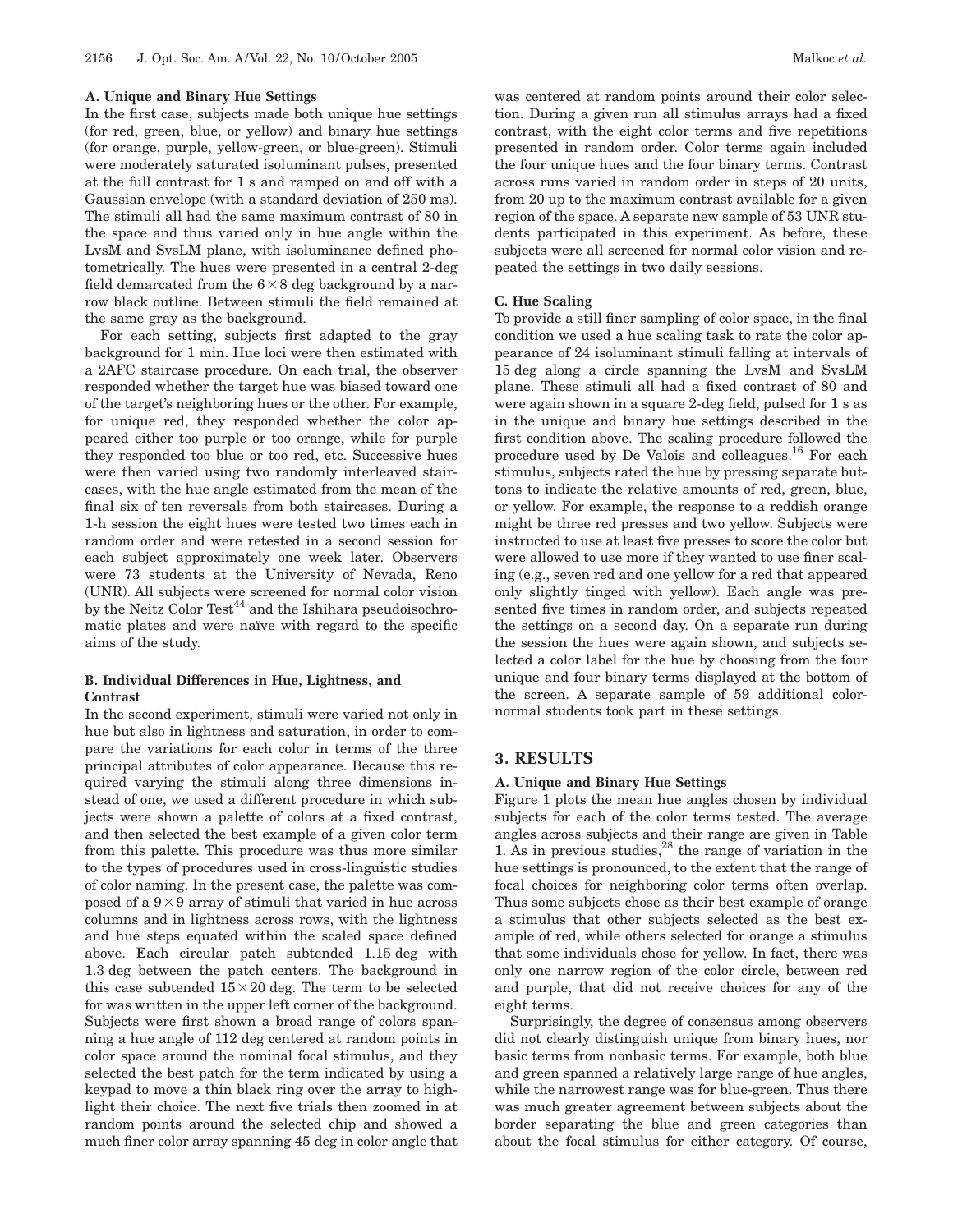this comparison depends on the choice of space. The coneopponent space explicitly captures how the hues vary in terms of the dimensions underlying early postreceptoral color coding but makes little assumption about the salience of hue differences along different chromatic angles and thus may fail to reveal the perceptual magnitude of the spread for each hue. To explore this, Table 2 gives the mean and standard deviation of the hue angles converted



Fig. 1. Mean hue angles selected by individual observers for the eight different color terms. (a) all observers, (b) settings for the subset of observers who selected the hues most consistently.

to the CIE  $u'v'$  space, which is designed to roughly equate the perceptual distances between different regions of color space. Within this space the range for red and blue-green are greatly expanded, while yellow and purple are contracted. Yet it is still the case that as a group the unique hues do not differ from the binary hues in the degree of consensus.

Within the cone-opponent space of Fig. 1 the blue-green settings are not only narrow but are also notable for falling close to the +M/−L pole of the LvsM axis (especially since the empirically defined axis may be rotated slightly clockwise relative to the nominal axis that we used based on the standard observer).45 Red is well known to be the only unique hue that lies near one of the cardinal axes.<sup>10,16,46,47</sup> However, the fact that blue-green settings cluster tightly around the opposite pole of the LvsM axis indicates that the blue and green categories (if not the unique points) may also be more closely associated with the cardinal axes than normally supposed. In particular, whether a stimulus appears more green or more blue (and whether a red appeared too blue or too yellow) depends roughly on whether it results in more or less S-cone excitation relative to the background. However, as with the unique red settings, this is only a very rough correspondence, for the range of individual differences in the color choices far exceeds the plausible range of variation in the stimulus angles isolating the LvsM axes for different observers.  $45,\overline{48}$  It is also notable that the average settings for yellow-green fall close to one of the poles of the SvsLM axis (and that purple skirts the opposite pole, though in this case the average differed more clearly from the S axis). Thus again, while focal yellow or green lies at intermediate angles in terms of the cardinal axes, the partition defining whether a color is too yellow or too green falls roughly at the SvsLM axis and thus depends on whether the hue has a larger or smaller L/M ratio than the background. (Again this must at best be a very rough correspondence, yet the SvsLM axis is more strongly affected than the LvsM axis by factors such as variations in macular pigment density, and thus the range of potential variation in the SvsLM cardinal axis is much larger. 45,48)

Table 3 shows the correlations between the settings for the different color terms. Previously we found that there is little correlation either among unique hue choices<sup>10</sup> or among different focal judgments for the unique hue terms.22 The present results confirm this and, moreover,

Table 1. Mean Hue Angles for Unique and Binary Hues in the Scaled LysM and SysLM Space and the **Range and Standard Deviation (SD) across Observers**

|                                        | $\mathbb R$ | Ρ    | B     | $B-G$   | G        | $Y-G$   | v       | O       |
|----------------------------------------|-------------|------|-------|---------|----------|---------|---------|---------|
| All subjects <sup><math>a</math></sup> |             |      |       |         |          |         |         |         |
| Mean                                   | $-1.21$     | 78.7 | 140.4 | 169.6   | $-150.3$ | $-94.7$ | $-52.0$ | $-30.4$ |
| Range                                  | 44.5        | 60.7 | 59.1  | 26.6    | 43.9     | 73.5    | 28.8    | 48.3    |
| SD                                     | 4.56        | 7.06 | 5.46  | 2.52    | 6.7      | 6.84    | 3.88    | 4.67    |
| Most consistent subjects <sup>b</sup>  |             |      |       |         |          |         |         |         |
| Mean                                   | $-3.5$      | 77.2 | 143.4 | 174.6   | $-149.6$ | $-91.0$ | $-53.1$ | $-31.9$ |
| Range                                  | 20.1        | 24.0 | 37.5  | 21.8    | 42.9     | 48.4    | 21.1    | 48.3    |
| SD                                     | 3.01        | 4.95 | 4.56  | $1.6\,$ | 4.55     | 4.17    | 2.6     | 4.02    |

*a* Results for all 73 subjects.

*b* Results for the 21 subjects who set the hues most consistently.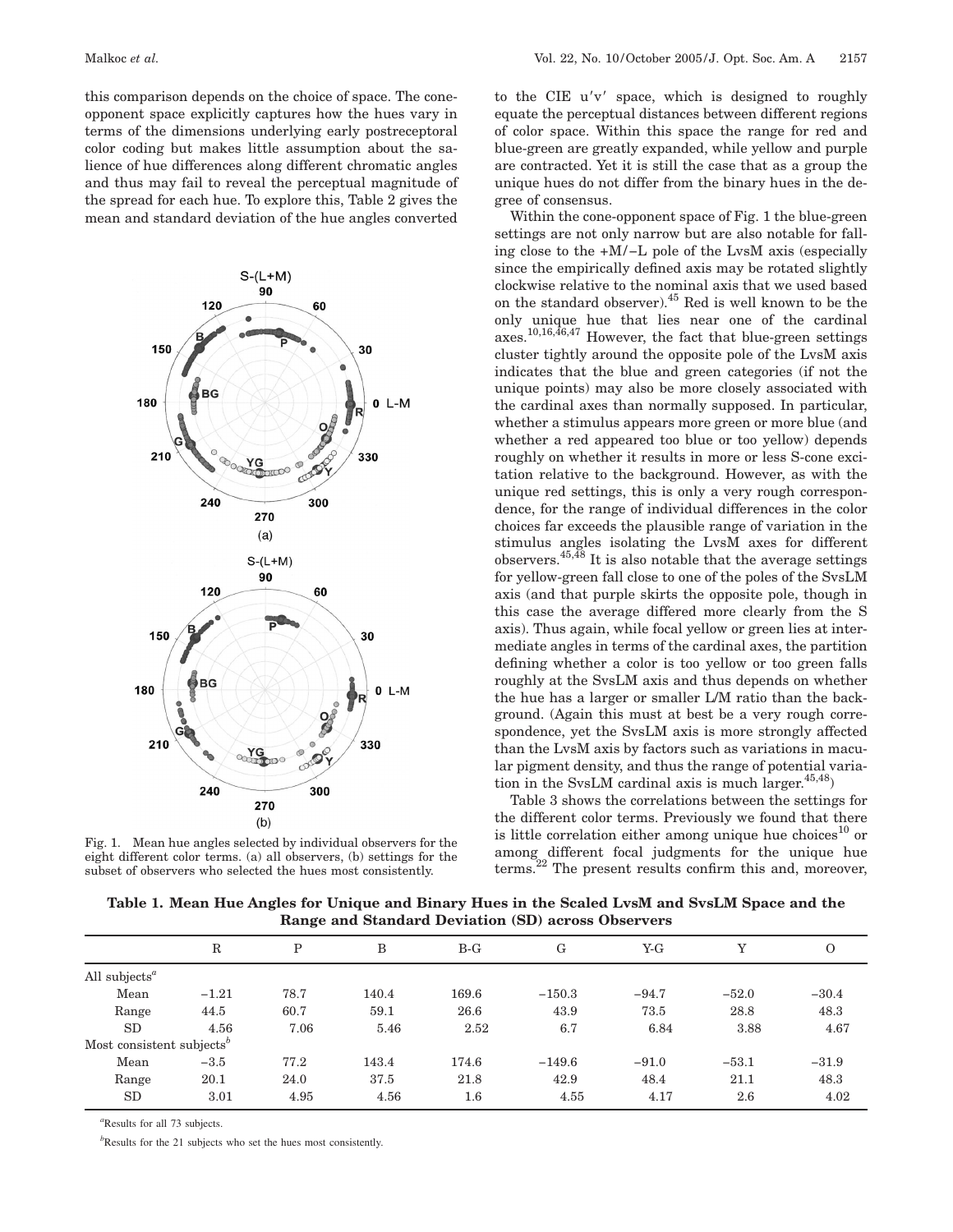**Table 2. Mean and Standard Deviation (SD) of the Hue Angles within the u**!**v**! **Uniform Color Space**

|                          | $_{\rm R}$ | D     | B     | $B-G$ | G     | Y-G  |      | $\overline{O}$ |
|--------------------------|------------|-------|-------|-------|-------|------|------|----------------|
| All subjects             |            |       |       |       |       |      |      |                |
| Mean                     | $-2.95$    | 281.9 | 248.8 | 187.2 | 128.7 | 99.0 | 80.1 | 59.3           |
| <b>SD</b>                | 18.2       | 4.17  | 10.0  | 12.8  | 11.4  | 5.43 | 4.38 | 10.5           |
| Most consistent subjects |            |       |       |       |       |      |      |                |
| Mean                     | $-0.4$     | 281.4 | 248.9 | 187.7 | 129.7 | 98.4 | 80.4 | 60.6           |
| <b>SD</b>                | 19.5       | 4.0   | 10.4  | 12.6  | 11.8  | 3.98 | 4.28 | 11.0           |

**Table 3. Correlations between Hue Angles Chosen for Different Color Terms***<sup>a</sup>*

|                          | $\mathbf R$ | $\mathbf P$ | $\, {\bf B}$ | $B-G$   | G                    | $Y-G$   | Y                    | $\mathbf{O}$ |
|--------------------------|-------------|-------------|--------------|---------|----------------------|---------|----------------------|--------------|
| All subjects             |             |             |              |         |                      |         |                      |              |
| $\mathbf R$              | $0.57*$     | $0.23*$     | $-0.05$      | 0.0     | $-0.29$ <sup>*</sup> | $-0.06$ | $-0.07$              | 0.01         |
| $\, {\bf P}$             |             | $0.39*$     | 0.31         | $-0.04$ | $-0.09$              | $-0.07$ | $-0.16$              | $-0.10$      |
| $\, {\bf B}$             |             |             | $0.67*$      | 0.02    | 0.02                 | 0.02    | $-0.29^*$            | $-0.17$      |
| $B-G$                    |             |             |              | $0.60*$ | 0.19                 | 0.05    | $-0.14$              | $-0.12$      |
| G                        |             |             |              |         | $0.61*$              | 0.12    | $-0.23$ <sup>*</sup> | $-0.12$      |
| $Y-G$                    |             |             |              |         |                      | $0.57*$ | 0.19                 | 0.04         |
| Y                        |             |             |              |         |                      |         | $0.31*$              | $0.45*$      |
| $\Omega$                 |             |             |              |         |                      |         |                      | $0.66*$      |
| Most consistent subjects |             |             |              |         |                      |         |                      |              |
| $\mathbf R$              | $0.61*$     | 0.27        | 0.06         | 0.13    | 0.19                 | 0.09    | $-0.20$              | 0.23         |
| ${\bf P}$                |             | $0.40*$     | 0.12         | 0.22    | 0.16                 | 0.12    | $-0.28$              | $-0.13$      |
| $\, {\bf B}$             |             |             | $0.83*$      | 0.34    | 0.11                 | 0.09    | $-0.32$              | $-0.36$      |
| $B-G$                    |             |             |              | $0.85*$ | 0.25                 | 0.13    | $-0.40$              | $-0.06$      |
| G                        |             |             |              |         | $0.84*$              | $-0.18$ | $-0.47$ *            | $-0.33$      |
| $Y-G$                    |             |             |              |         |                      | $0.83*$ | 0.18                 | 0.05         |
| $\mathbf Y$              |             |             |              |         |                      |         | $0.77*$              | $0.56*$      |
| $\Omega$                 |             |             |              |         |                      |         |                      | $0.82*$      |

<sup>a</sup>Note: Cells with asterisks along the diagonal show the correlation between repeated settings for the same hue across two sessions.  $p < 0.05$ .

show that the settings for both unique and binary hues are also largely uncorrelated. The independence of the unique hues is surprising in two regards. First, many models of color appearance assume that the opponent hues (e.g., blue and yellow) are shaped by common factors (e.g., the equilibrium axis for the red–green dimension). Yet these factors do not appear to strongly constrain how individuals vary within each category. Second, as we noted at the outset, most conventional models of color appearance assume that the binary hues are represented only in terms of the underlying unique hues. Yet the individual choices for the binary categories cannot be predicted from the choices for either component unique hue.

The lack of consistent correlations between the different hues across subjects could occur if individual subjects were inconsistent in their hue settings. In fact, the diagonal cells in the matrix of Table 3 show the correlation between the settings for the same color across the two sessions, and these are low for some of the terms. (Note that this does not directly imply that subjects were unreliable in their settings but only that they were inconsistent relative to the range of variation across the group.) To test whether intraobserver variation was masking a dependence between the different hues, we reanalyzed the settings for the subset of observers who chose the focal stimuli with the highest reliability (as in our previous study<sup>10</sup>). Subjects were chosen by excluding any observer whose range of four settings (two from each daily session) exceeded the mean range on any color by more than 1.5 standard deviations. This left a pool of 21 observers whose results are shown in Fig. 1(b) and in the lower halves of Tables 1 and 3. For this subset, the consistency of repeated settings was much higher, while the variance between observers was roughly halved. However, individual differences remained substantial. Moreover, the correlations among different hues remained weak. Thus the independence regarding the different hue settings is unlikely to be an artifact of noise in the observers' settings.

We also asked whether the weak dependence between unique and binary hues occurred because we correlated only pairs of colors. If blue and green vary independently, then if blue-green represented a "halfway point" between them, it might be tied more closely to the average of an observer's blue and green loci rather than to the setting for either color alone. We therefore compared the correlations between each hue and the mean of its two neighbors (Table 4). This comparison showed a consistent relationship with the bounding neighbors for yellow and for orange but still weak dependence on the bounding neighbors for the other colors and no clear tendency for unique and binary hues to behave differently. This again sug-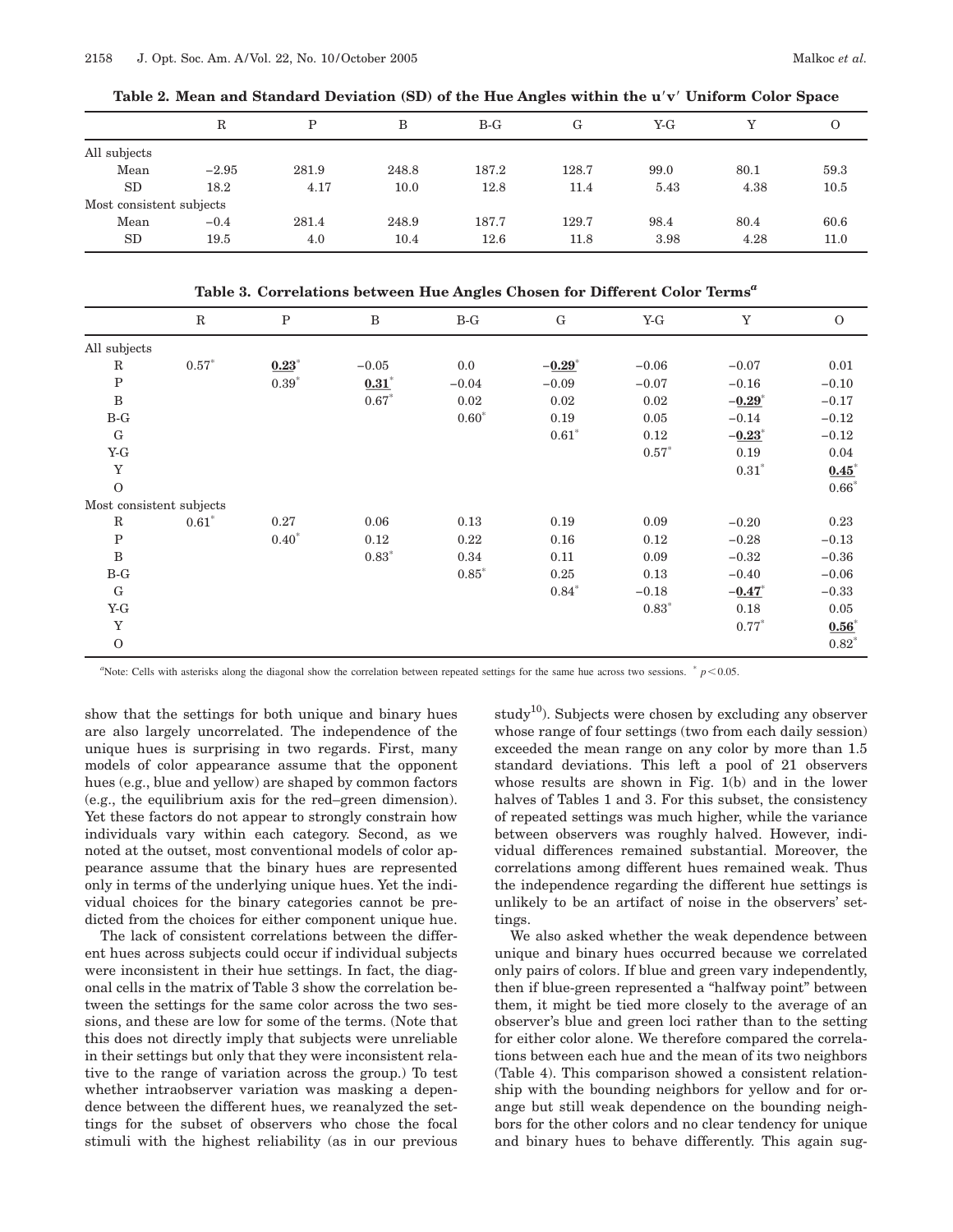**Table 4. Correlation between the Angles Chosen for Each Term and the Mean of the Angles for the Two Bounding Terms***<sup>a</sup>*

| Hue                               | All<br>Subjects | Consistent<br>Subjects |
|-----------------------------------|-----------------|------------------------|
| Primary                           |                 |                        |
| Red vs. orange/purple             | 0.21            | 0.36                   |
| Green vs. blue-green/yellow green | 0.18            | $-0.05$                |
| Blue vs. blue-green/purple        | $0.30*$         | 0.27                   |
| Yellow vs. orange/yellow-green    | $0.39*$         | $0.53*$                |
| Binary                            |                 |                        |
| Purple vs. blue/red               | $0.40*$         | 0.22                   |
| Blue-green vs. blue/green         | 0.15            | 0.38                   |
| Yellow-green vs. yellow/green     | 0.22            | $-0.11$                |
| Orange vs. yellow/red             | $0.31*$         | $0.65^*$               |

 $^{a}$  \*  $p$  < 0.05.

gests that there is little joint constraint on the individual foci for unique and binary hues.

#### **B. Effects of Lightness and Contrast**

In the next set of experiments we asked how the focal color settings depended on the lightness and contrast of the stimuli. As noted in Section 2, this required sampling a much wider range of colors, and we therefore changed the procedure so that subjects picked the focal stimuli from a palette. The selections for individual observers are shown in Fig. 2. For each of the eight colors, the top panel shows the chosen hue angles within the LvsM and SvsLM chromatic plane (similar to Fig. 1), and the bottom panel plots the elevation out of the isoluminant plane. Successive radii show the settings at contrasts ranging from 20 to 100 units. For orange, the monitor gamut limited the maximum contrast at higher lightnesses to 80, and for yellow, green, and yellow-green, the maximum was 60. Fewer settings are therefore shown for these colors (and are shown with a different scaling for the radii).

Relative to the settings in the preceding cancellation task, mean hue angles in the present task tended to be biased away from the LvsM and toward the SvsLM axis, perhaps reflecting weaker sensitivity to SvsLM contrast in the palette stimulus. Note also that for these settings the stimuli varied along spheres of fixed radius within the cone-opponent space. Thus increasing or decreasing the lightness outside the isoluminant plane required a tradeoff between luminance contrast and chromatic contrast and in this sense provided a measure of the relative importance of hue and lightness for the focal choices. That is, stimuli with a high lightness could be chosen only by sacrificing chromatic saturation. Nevertheless, for certain color terms the focal choices had a strong lightness component. For example, most subjects chose stimuli for red and purple that were darker than the background, while for yellow the focal choices had a higher lightness. This confirms previous studies in showing that lightness level is an important dimension of some focal colors and of yellow in particular. <sup>26</sup> Consistent with this, yellow also had the lowest variance in the lightness settings, while for all other colors the standard deviation of the lightness angles exceeded those for the corresponding hue angles. This could indicate that lightness is less important to the judgment. However, an alternative is that subjects vary more in their preferred lightness values. In fact, we have recently found that the focal choices for different languages in the World Color Survey differ more in their lightness settings than in their hue settings (relative to the respective within-language variations), $^{22}$  and thus it is likely that the variations in lightness levels do partly reflect actual variations in subject's preferences.

This is further suggested by the relationships among different lightness settings. Table 5 shows the correlation matrix among the eight color terms. Values below the diagonal give the correlations between the hue angles and are consistent with the preceding experiment in showing that the variations between hues are largely independent (though notably the strongest correlation is again between orange and yellow). The cells above the diagonal give the corresponding values for the lightness settings. The correlations are again weak overall, yet they are clearly stronger than for the hue settings, and in all cases the significant values are positive. This suggests that, unlike the hue settings, the lightness settings for individual observers revealed a general tendency to choose lighter or darker samples for their focal stimuli.

Unlike both hue and lightness, the correlations in the foci across different contrast levels were strong. Table 6 illustrates these for the red settings. (The pattern for the other colors was similar.) Because different contrasts and color terms were randomly intermixed during testing, such results suggest that in this task subjects were relatively consistent at selecting the same color-luminance angle in their settings, regardless of the contrast of the stimulus. In turn, this finding reinforces the conclusion that the choices for different terms are largely independent and that this independence reflects actual differences between observers rather than variance within the observers' settings. Moreover, it suggests that the differences between observers are largely captured by the colorluminance angles of their stimuli.

## **C. Hue Scaling**

The preceding results showed that the variations in focal colors across neighboring color categories are largely independent. That is, the color a subject selects for red does not predict his or her selection for orange. In the final experiment we explored the pattern of variation not only across but also within color categories—for different shades of red or orange—by measuring individual differences in a hue scaling task. As noted in Section 2, in this case the stimuli were 24 hues spanning the LvsM and SvsLM plane at intervals of 15 deg. Subjects judged the hue by rating the relative amount of red, green, blue, or yellow. These ratings were then converted into a hue angle within a perceptual opponent space defined by the pure  $red$ –green  $(0-180 \text{ deg})$  and blue–yellow  $(90-270 \text{ deg})$  axes. For example, a stimulus that was rated three parts blue and two parts red would have an angle of  $tan^{-1}(3/2) = 56.3$  deg within the perceptual red vs. green and blue vs. yellow space. Figure 3(a) shows the relationship between the stimulus angle in the coneopponent space and the average perceptual hue angle for the observers. On separate trials each observer also la-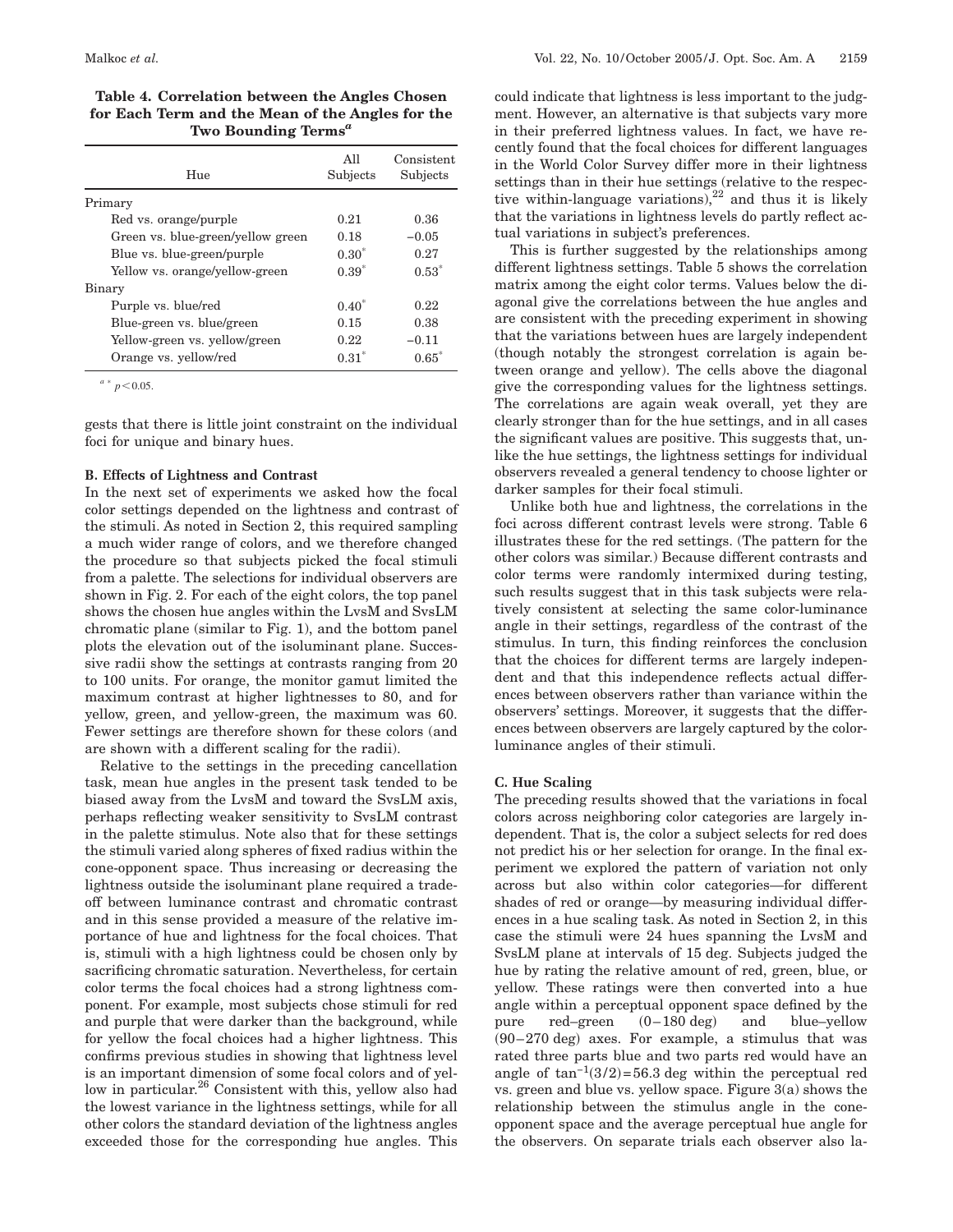

Fig. 2. Individual settings for the hue and lightness of each of the eight color terms. For each term, the top panel plots the selected hue angle projected onto the isoluminant plane (i.e., independent of the subject's lightness setting), while the bottom panel shows the elevation out of the isoluminant plane (i.e., independent of the subject's selected hue angle). Settings for stimuli of increasing contrast are plotted along circles of increasing radii. (Continues on next page.)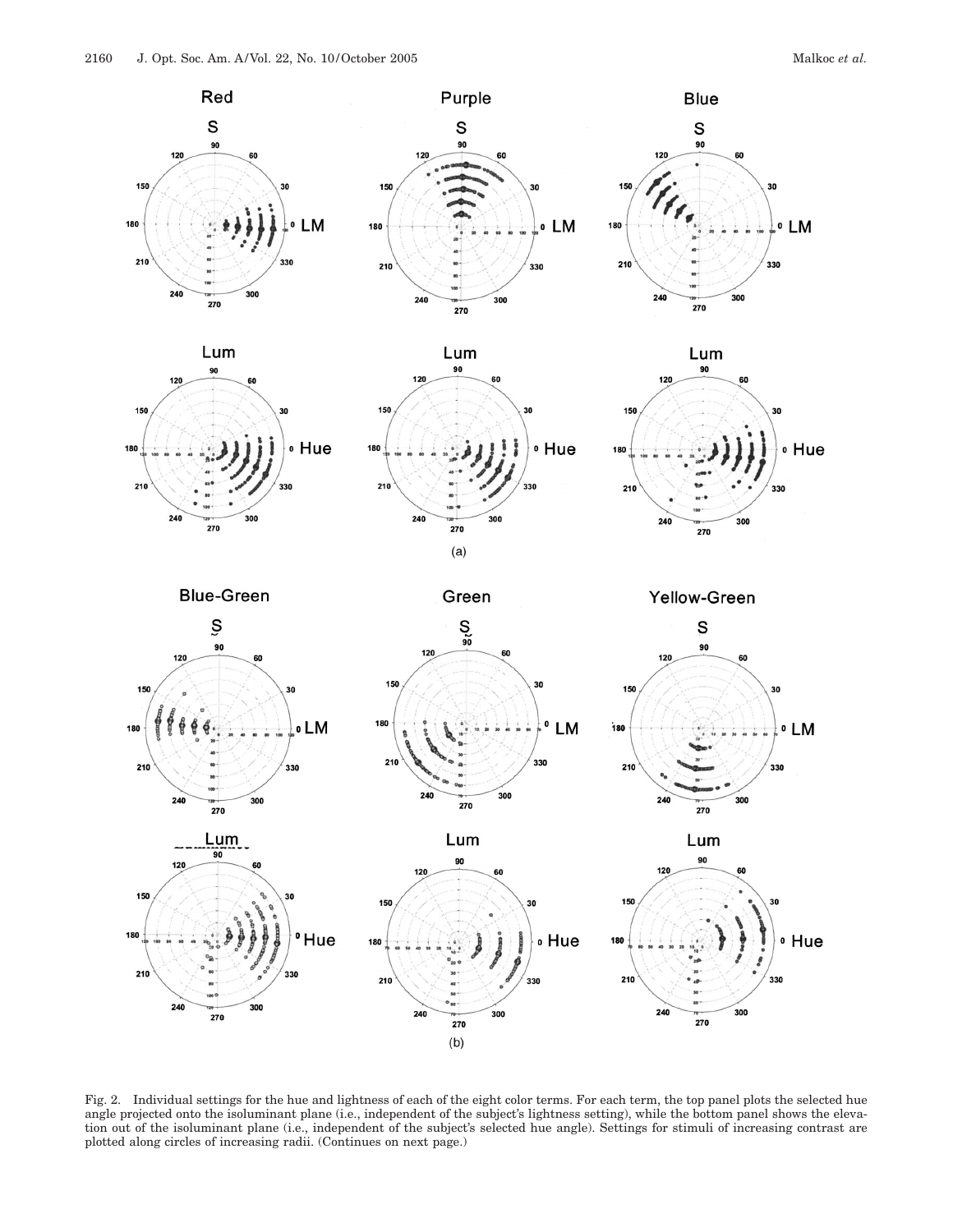

**Table 5. Correlations between Hue Angles (below Diagonal) and Lightness Levels (above Diagonal) for Different Color Terms**

|             |              |             |         | Lightness  |            |         |                |            |
|-------------|--------------|-------------|---------|------------|------------|---------|----------------|------------|
|             | $\mathbb{R}$ | $\mathbf P$ | B       | $B-G$      | G          | $Y-G$   | $\overline{V}$ | $\Omega$   |
| $\mathbb R$ |              | 0.02        | 0.11    | 0.12       | 0.21       | $-0.09$ | $-0.06$        | 0.09       |
| $\mathbf P$ | 0.15         |             | $0.30*$ | $0.34^{*}$ | 0.17       | 0.08    | $-0.06$        | $0.30^{*}$ |
| B           | $-0.03$      | 0.01        |         | $0.56^*$   | $0.29*$    | 0.20    | 0.13           | $0.28^{*}$ |
| $B-G$       | 0.11         | $-0.14$     | 0.23    |            | $0.34^{*}$ | 0.10    | 0.10           | $0.36*$    |
| G           | $-0.12$      | $-0.24$     | $-0.02$ | 0.14       |            | 0.16    | 0.09           | $0.49*$    |
| $Y-G$       | 0.07         | $-0.08$     | 0.08    | $-0.02$    | 0.26       |         | 0.21           | 0.29       |
| Y           | $-0.06$      | 0.10        | 0.14    | $-0.16$    | $-0.01$    | $0.40*$ |                | 0.13       |
| $\Omega$    | $-0.06$      | 0.16        | $-0.03$ | $-0.11$    | $0.31*$    | 0.10    | $0.48*$        |            |
|             |              |             |         | Hue        |            |         |                |            |

beled the stimulus with one of the eight color terms. The distribution of these labels is shown in Fig. 4.

Not surprisingly, the ratings in the hue scaling task are qualitatively consistent with how stimuli were selected in the focal color task. It is again interesting to ask how these ratings are related to the cone-opponent axes used to define the stimuli. In Fig. 3(a) the arrows mark the intersection of each pole of the cardinal axes with the nominal perceptual axis (the four unique hues or the equal binary mixtures of these hues) that was nearest to the scaled hue. As before, the +L axis falls close to unique red, while the remaining cone-opponent axes lie close to the binary axes. (A similar pattern can be seen in the results of De Valois *et al.*49) That is, the −L pole was, on average, rated as nearly an equal mixture of blue and green, while the −S pole was a balanced mixture of green and yellow. Thus, like the focal choices, these results point to a relationship between the structure of cone-opponent space

and the structure of color appearance (a relationship that is again very loose because of the large individual differences). Three of the cone-opponent directions therefore represent boundaries between the unique hue axes (e.g., whether a stimulus is more green or more blue), while the fourth is "unique" in that it is aligned with the red primary.

As with the focal color settings, subjects also varied widely in the hue scaling judgments. For the settings converted to angles in the RG–BY space, standard deviations for the individual stimuli ranged from  $6$  to  $22$  deg (mean  $=14$  deg). We asked whether the variation in the range for different stimuli might be predicted from the rate at which perceived color varies in different regions of color space. As Fig. 3(a) shows, perceived color as determined by the scaling task changes rapidly for stimuli moving from yellow to red, changing more slowly for transitions from red to purple. If individual differences in the ratings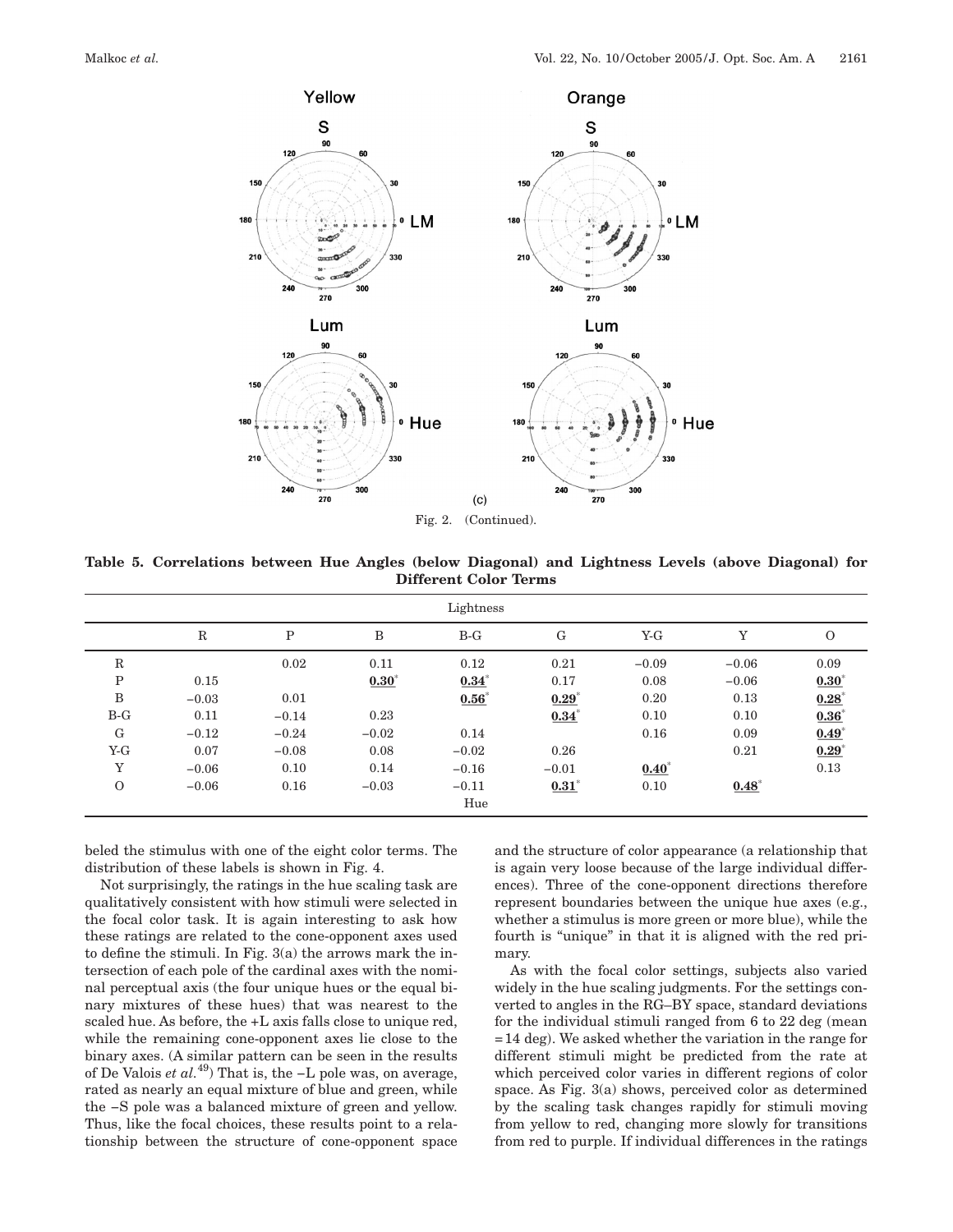**Table 6. Correlations among the Hue Angles and Lightness Levels Chosen for Focal Red across Different Contrast Levels**

| Angle       | Contrast<br>40 | Contrast<br>60 | Contrast<br>80 | Contrast<br>100 |
|-------------|----------------|----------------|----------------|-----------------|
| Hue         |                |                |                |                 |
| Contrast 20 | $0.62*$        | $0.58*$        | $0.88*$        | $0.70*$         |
| Contrast 40 |                | $0.77*$        | $0.59*$        | $0.62*$         |
| Contrast 60 |                |                | $0.58*$        | $0.71*$         |
| Contrast 80 |                |                |                | $0.73*$         |
| Lightness   |                |                |                |                 |
| Contrast 20 | $0.57*$        | $0.53*$        | $0.64*$        | $0.47*$         |
| Contrast 40 |                | $0.42^*$       | $0.49*$        | $0.47*$         |
| Contrast 60 |                |                | $0.59*$        | $0.42^*$        |
| Contrast 80 |                |                |                | $0.60*$         |



Fig. 3. (a) Average hue scaling function. Points plot the judged angle in a red–green versus blue–yellow perceptual color space as a function of the stimulus angle in the LvsM and SvsLM plane. Arrows point to the perceived hues of stimuli lying along the cardinal axes and the closest unique or binary color term. (b) Relationship between individual differences in the hue scaling and the local slope of the average hue scaling function.

reflected a fixed range of perceptual color difference, then this range should be related to the local slope of the hue

scaling function. These slopes were estimated from a polynomial fit to the mean hue scaling curve. Figure 3(b) compares the standard deviations in the ratings for each of the 24 stimuli (again with the ratings expressed as angles in the perceptual space) with the slope of the hue scaling function at each stimulus angle. There is little relationship between the two values, indicating that the variance in judgments probably does not depend on the salience of color differences in different regions of the space. This conclusion is also consistent with the analysis above showing that large differences in the ranges for different color terms remain when the stimuli are represented in a uniform color space such as  $u'v'$  (Table 2).

The correlations between the ratings for the different chromatic angles are shown in Table 7. It is clear that there tend to be strong correlations between nearby hue angles yet only weak relationships between more distant angles. Thus the variations in each hue again depend on relatively local factors. This is further seen in Table 8, which reproduces the values for the eight angles closest to the foci for the eight color terms. These were determined from the modal values in the distributions of color labels in Fig. 4. Like the results for focal choices, few of the color terms are significantly correlated (though once again orange emerges as a possible exception). In the case of the hue scaling, this is all the more surprising, because subjects could rate the stimuli only in terms of the four unique hues, yet the variations in scaling binary hues like purple did not depend on how subjects differed in scaling red or blue.

One possible basis for this pattern of local correlations is that each hue angle covaries consistently only with its nearby neighbors. However, there is instead a discrete clustering of the correlations. To visualize this, we calculated for each stimulus the "center of mass" of its correlation coefficients, given by averaging the stimulus angles weighted by the coefficients. For these averages we used only coefficients that were significant and positive. The mean angles for each cluster are plotted as a function of the stimulus angle in Figs.  $5(a)$  (for all subjects) and  $5(b)$ (for the 30 most consistent subjects, whose repeated settings varied less than the median variance for all subjects). If the local correlations were centered at each stimulus angle, then these clusters would vary continuously and fall along the diagonal of the figure. Instead, there are clear steps, especially for the subset of consistent observers. One of these steps is centered on the +L pole of the LvsM axis and includes a wide span of stimulus angles ranging from −45 deg (orange) to 60 deg (reddish purple). Over this span subjects differed consistently from each other in how they scaled the stimuli, while settings for neighboring stimuli just outside this cluster resulted in a new pattern of individual differences. Weaker clusters are also evident near 180 deg, the opposite pole of the LvsM axis, and at 270 deg, the +S pole of the SvsLM axis.

Recall again that in the hue scaling task the subjects were restricted to using four color terms (the perceived amounts of red, green, blue, and yellow). Thus it is possible that the clustering simply reflects how subjects weighted the independent primaries. However, predic-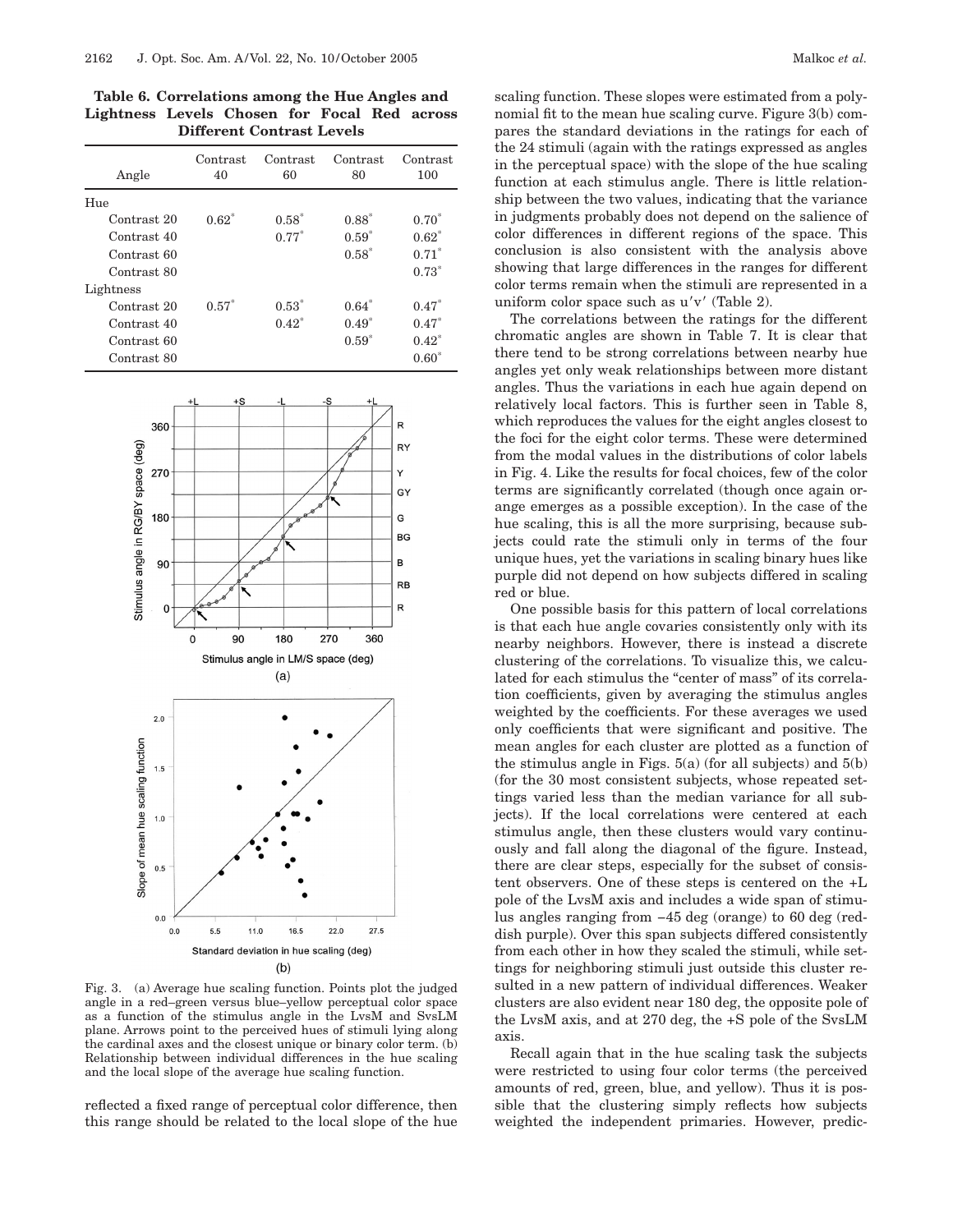

Fig. 4. Distribution of color labels for the 24 stimuli used in the hue scaling task. Each panel shows the number of times subjects chose a given color term as the label for the stimulus. The eight panels show results for the four unique hue terms or the four binary terms.

tions based on scaling or rotating the mean hue scaling response to red, green, blue, and yellow failed to fit the observed pattern of correlations or of factors derived from a factor analysis of the correlation matrix. Thus we are uncertain of the basis for the clustering. Yet what-ever its basis, the individual differences in hue scaling do not appear tied to differences in the relative strength or direction of mechanisms tuned to the unique hue directions.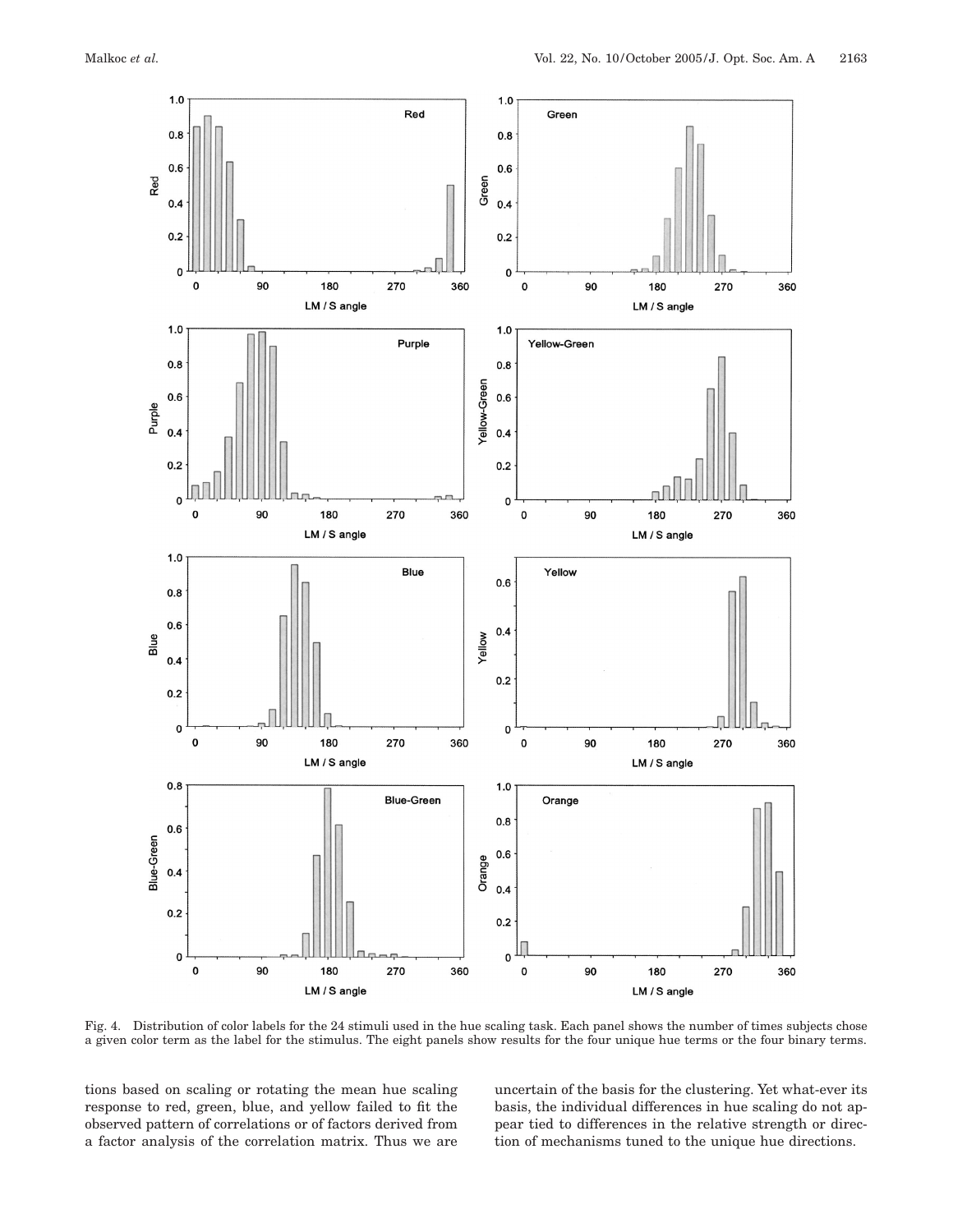| $\bf{0}$ | 15                    | 30      | 45      | 60             | 75             | 90           | 105          | 120      | 135      | 150     | 165          | 180      | 195                | 210                | 225              | 240      | 255     | 270          | 285                   | 300              | 315                | 330            | 345                   |
|----------|-----------------------|---------|---------|----------------|----------------|--------------|--------------|----------|----------|---------|--------------|----------|--------------------|--------------------|------------------|----------|---------|--------------|-----------------------|------------------|--------------------|----------------|-----------------------|
|          | $0.82^{*}$            | $0.75*$ | 0.57    | $0.60^\circ$   | 0.17           | $-0.07$      | 0.00         | $-0.14$  | $-0.13$  | $-0.15$ | $-0.03$      | $-0.22$  | $-0.15$            | $-0.25$            | $0.17\,$         | $0.07\,$ | 0.06    | $-0.31$ *    | $-0.29$               | 0.17             | $0.52^*$           | $0.50^*$       | $\mathbf{0.70}^\ast$  |
|          | $0.72^{*}$            | $0.86*$ | 0.62    | 0.66           | $0.40^\circ$   | 0.01         | $-0.11$      | $-0.14$  | 0.02     | $-0.06$ | 0.00         | $-0.21$  | $-0.22$            | $-0.30^\circ$      | 0.11             | 0.06     | 0.07    | $-0.22$      | $-0.19$               | 0.15             | $0.37^{*}$         | 0.30           | 0.45                  |
|          |                       | $0.65*$ | 0.75    | $0.75^{\circ}$ | 0.55           | 0.06         | $-0.04$      | $-0.14$  | 0.10     | 0.09    | 0.06         | $-0.25$  | $-0.21$            | $-0.25$            | 0.19             | 0.03     | $-0.01$ | $-0.35^\ast$ | $\textbf{-0.28}^\ast$ | 0.11             | $0.43^{\circ}$     | $0.40^\circ$   | 0.45                  |
|          |                       |         | $0.68*$ | $0.80^\circ$   | $0.55^{\circ}$ | 0.12         | 0.10         | $-0.14$  | 0.00     | 0.21    | 0.09         | $-0.22$  | $-0.26$            | $-0.22$            | 0.23             | 0.04     | 0.02    |              | $-0.20$               | 0.25             | $0.36*$            | $0.29^{\circ}$ | $\mathbf{0.37}^\ast$  |
|          |                       |         |         | $0.82^{*}$     | 0.67           | 0.17         | 0.03         | $-0.24$  | $-0.07$  | 0.07    | $-0.03$      | $-0.31$  | $-0.25$            | $-0.23$            | 0.14             | 0.05     | 0.03    |              | $-0.30^*$             | $0.29^{\degree}$ | $0.45^*$           | 0.39           | 0.49                  |
|          |                       |         |         |                | $0.60^{\circ}$ | $0.30^\circ$ | $-0.01$      | $-0.12$  | $-0.03$  | 0.08    | 0.07         | $-0.31$  | $\textbf{-0.38}^*$ | $\textbf{-0.31}^*$ | $-0.03$          | $-0.15$  | $-0.10$ | $-0.26$      | $-0.28^\degree$       | 0.11             | 0.21               | 0.12           | 0.05                  |
|          |                       |         |         |                |                | $0.27*$      | $0.31^\circ$ | 0.21     | 0.05     | 0.25    | 0.09         | $-0.19$  | $-0.15$            | 0.01               | $-0.13$          | 0.11     | 0.18    | $-0.02$      | $-0.23$               | $-0.04$          | 0.02               | $-0.08$        | $-0.03$               |
|          |                       |         |         |                |                |              | $0.41^\circ$ | $0.56^*$ | 0.03     | 0.22    | 0.07         | 0.09     | $-0.06$            | 0.05               | $-0.01$          | 0.11     | 0.13    | 0.04         | 0.04                  | 0.07             | 0.13               | 0.15           | 0.14                  |
|          |                       |         |         |                |                |              |              | $0.51^*$ | 0.36     | $0.34*$ | 0.03         | 0.18     | 0.02               | 0.22               | $-0.11$          | $-0.05$  | 0.01    | 0.02         | 0.03                  | $-0.13$          | $-0.12$            | $-0.02$        | 0.02                  |
|          |                       |         |         |                |                |              |              |          | $0.25^*$ | $0.58*$ | 0.14         | 0.08     | 0.04               | 0.19               | 0.06             | 0.18     | 0.02    | $-0.02$      | $-0.16$               | $-0.16$          | $-0.07$            | $-0.18$        | $-0.11$               |
|          |                       |         |         |                |                |              |              |          |          | $0.40*$ | $0.43^\circ$ | 0.24     | 0.11               | 0.24               | $0.20\,$         | 0.23     | 0.02    | $-0.03$      | $-0.20$               | $-0.05$          | 0.04               | $-0.24$        | $-0.07$               |
|          |                       |         |         |                |                |              |              |          |          |         | 0.75         | $0.62^*$ | $0.44*$            | $0.39^{\circ}$     | 0.17             | 0.16     | $-0.09$ | $-0.25$      | $-0.26$               | 0.01             | 0.07               | $-0.13$        | $-0.01$               |
|          |                       |         |         |                |                |              |              |          |          |         |              | $0.62^*$ | $0.73*$            | $0.47^{\degree}$   | 0.22             | 0.17     | $-0.07$ | 0.03         | 0.12                  | 0.04             | $-0.18$            | $-0.28$        | $-0.17$               |
|          |                       |         |         |                |                |              |              |          |          |         |              |          | $0.60*$            | $0.62^{\circ}$     | $0.42^{\degree}$ | 0.24     | $-0.02$ | 0.00         | 0.09                  | 0.02             | $-0.15$            | $-0.01$        | 0.00                  |
|          |                       |         |         |                |                |              |              |          |          |         |              |          |                    | $0.33^\circ$       | $0.51^\circ$     | $0.44*$  | 0.18    | 0.02         | $-0.03$               | 0.05             | $-0.15$            | 0.07           | $0.05\,$              |
|          |                       |         |         |                |                |              |              |          |          |         |              |          |                    |                    | $0.30^\circ$     | $0.54^*$ | $0.29*$ | 0.22         | 0.13                  | 0.23             | 0.05               | 0.16           | 0.14                  |
|          |                       |         |         |                |                |              |              |          |          |         |              |          |                    |                    |                  | $0.47^*$ | 0.68    | $0.33*$      | 0.14                  | $0.29^{\circ}$   | 0.07               | 0.02           | 0.13                  |
|          |                       |         |         |                |                |              |              |          |          |         |              |          |                    |                    |                  |          | $0.69*$ | $0.57^*$     | $0.35^\circ$          | 0.13             | 0.01               | 0.07           | 0.03                  |
|          |                       |         |         |                |                |              |              |          |          |         |              |          |                    |                    |                  |          |         | 0.68         | $0.66^\circ$          | 0.06             | $\textbf{-0.42}^*$ | $-0.37$        | $\textbf{-0.39}^\ast$ |
|          |                       |         |         |                |                |              |              |          |          |         |              |          |                    |                    |                  |          |         |              | $0.71^*$              | 0.23             | $-0.25$            | $-0.14$        | $-0.22$               |
|          |                       |         |         |                |                |              |              |          |          |         |              |          |                    |                    |                  |          |         |              |                       | $0.59*$          | $0.36*$            | $0.34^*$       | $\mathbf{0.38}^\ast$  |
|          |                       |         |         |                |                |              |              |          |          |         |              |          |                    |                    |                  |          |         |              |                       |                  | 0.69               | $0.63^\circ$   | 0.62                  |
|          |                       |         |         |                |                |              |              |          |          |         |              |          |                    |                    |                  |          |         |              |                       |                  |                    | 0.49           | $0.77^{*}$            |
|          |                       |         |         |                |                |              |              |          |          |         |              |          |                    |                    |                  |          |         |              |                       |                  |                    |                | $0.68*$               |
|          | $0   0.55^*$<br>345 l |         |         |                |                |              |              |          |          |         |              |          |                    |                    |                  |          |         |              | $-0.17$<br>$-0.26$    |                  |                    |                |                       |

Table 7. Correlations between the Rated Hues for Each of the 24 Stimuli in the Hue Scaling Task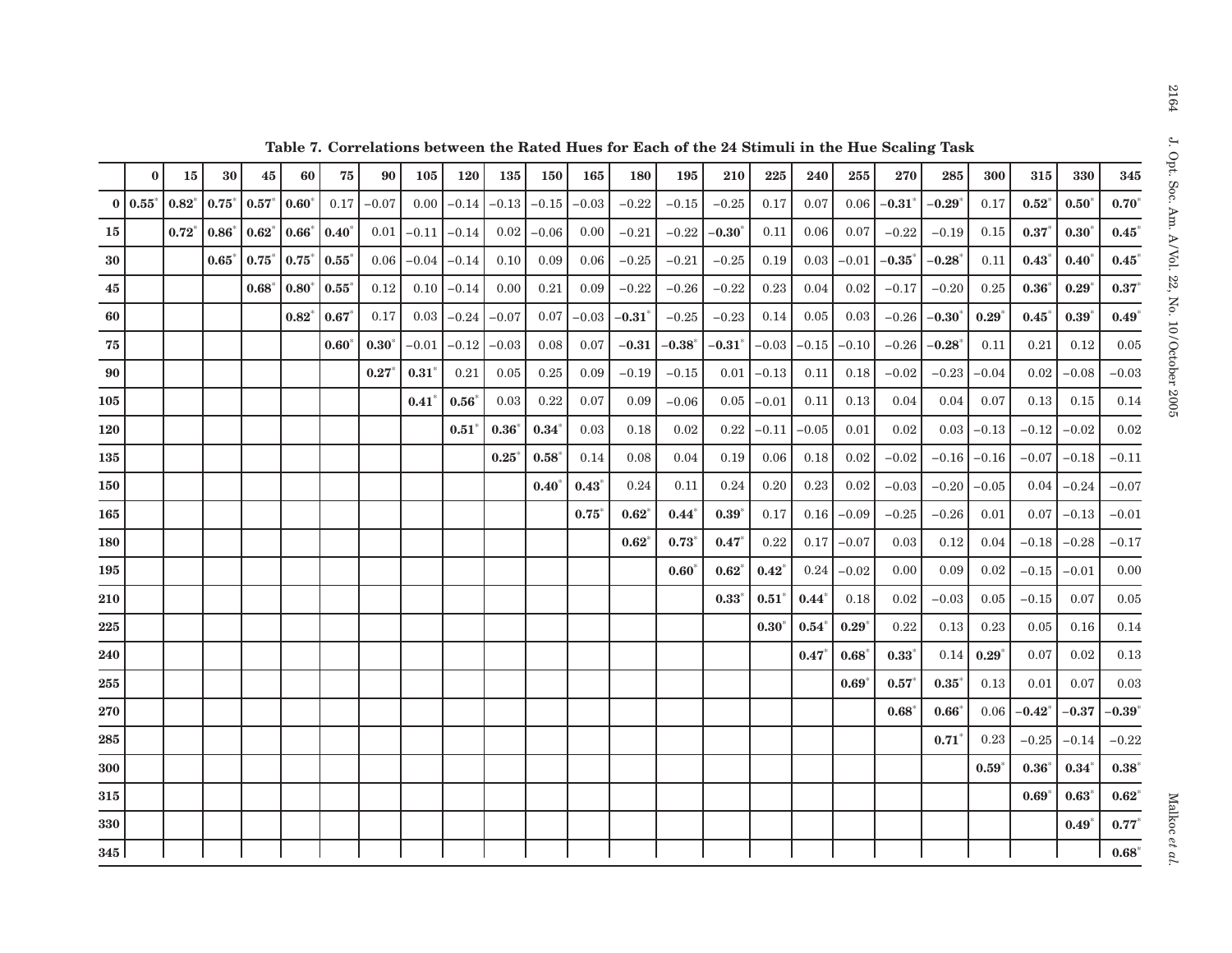|                          |                  | $\mathbf R$              | $\mathbf P$ | $\, {\bf B}$ | $B-G$                | G       | $Y-G$                | $\mathbf Y$ | $\mathbf{O}$         |
|--------------------------|------------------|--------------------------|-------------|--------------|----------------------|---------|----------------------|-------------|----------------------|
|                          |                  | $\underline{\mathbf{0}}$ | 90          | <b>135</b>   | <b>180</b>           | 225     | 270                  | 300         | 330                  |
| All subjects             |                  |                          |             |              |                      |         |                      |             |                      |
| $\mathbf R$              | $\boldsymbol{0}$ | $0.55*$                  | $-0.07$     | $-0.13$      | $-0.22$              | 0.17    | $0.31^{*}$           | 0.17        | $0.50^{*}$           |
| ${\bf P}$                | 90               |                          | $0.27*$     | 0.05         | $-0.19$              | $-0.13$ | $-0.02$              | $-0.04$     | $-0.08$              |
| $\, {\bf B}$             | 135              |                          |             | $0.25*$      | 0.08                 | 0.06    | 0.02                 | $-0.16$     | $-0.18$              |
| $B-G$                    | 180              |                          |             |              | $0.62*$              | 0.22    | 0.03                 | 0.04        | $0.28^{*}$           |
| ${\rm G}$                | 225              |                          |             |              |                      | $0.30*$ | 0.22                 | 0.23        | 0.16                 |
| $Y-G$                    | 270              |                          |             |              |                      |         | $0.68*$              | 0.06        | $0.37^{*}$           |
| $\mathbf Y$              | 300              |                          |             |              |                      |         |                      | $0.59*$     | $0.34^{*}$           |
| $\Omega$                 | 330              |                          |             |              |                      |         |                      |             | $0.49*$              |
| Most consistent subjects |                  |                          |             |              |                      |         |                      |             |                      |
| $\rm R$                  | $\mathbf{0}$     | $0.89*$                  | $-0.04$     | $-0.16$      | $-0.42$ <sup>*</sup> | 0.01    | $-0.45$ <sup>*</sup> | 0.0         | $0.68*$              |
| ${\bf P}$                | 90               |                          | $0.62*$     | $-0.06$      | $-0.18$              | $-0.13$ | $-0.22$              | $-0.07$     | $-0.02$              |
| $\, {\bf B}$             | 135              |                          |             | $0.42*$      | 0.06                 | 0.26    | 0.11                 | $-0.06$     | $-0.05$              |
| $B-G$                    | 180              |                          |             |              | $0.80*$              | 0.28    | 0.21                 | $-0.13$     | $0.49*$              |
| G                        | 225              |                          |             |              |                      | $0.52*$ | 0.31                 | 0.20        | $0.10\,$             |
| $Y-G$                    | 270              |                          |             |              |                      |         | $0.83*$              | 0.14        | $-0.49$ <sup>*</sup> |
| Y                        | 300              |                          |             |              |                      |         |                      | $0.78*$     | $\rm 0.30$           |
| $\mathbf{O}$             | 330              |                          |             |              |                      |         |                      |             | $0.81*$              |

| Table 8. Correlations between Scaled Hues for Stimuli That Fell Closest to Each of the Four Unique Hues |
|---------------------------------------------------------------------------------------------------------|
| or Four Binary Colors                                                                                   |

## **4. DISCUSSION**

The processes underlying subjective color experience, and how they are derived from the opponent organization at early postreceptoral stages of the visual system, remain very poorly understood. The present results bear on two general questions about the structure of color appearance. First, they allowed us to examine whether judgments about color follow directly from how observers judge the red–green and blue–yellow dimensions that are assumed to underlie color appearance. Second, they provide a measure of the relationships between color appearance and the early cone-opponent axes.

In previous studies we found that the variations among individuals in the stimuli selected for unique hues are nearly independent, suggesting that each unique hue is controlled by independent factors.<sup>10</sup> This is consistent with evidence showing little relationship between the unique hue settings and variations in visual sensitivity $^{29,32-35}$  and with several studies indicating that the different poles of the color-opponent axes are mediated by separate processes.<sup>16,46,50-54</sup> The present work tested whether the four independent processes coding the primary hues could account for how observers judged binary mixtures of the hues. Surprisingly, we again found that the stimuli selected for these binary hues were largely independent of the observers' unique hue settings and that consensus among observers was comparable for the unique hues and the binary hues. Thus by these specific criteria, there is little to distinguish between the unique and the binary hues and, in particular, little evidence that the binary settings reflect color judgments that are derived directly from underlying red–green and blue– yellow responses. Moreover, it suggests that the variations in color judgments depend on local factors, perhaps varying independently within each color category, rather than global factors such as differences in sensitivity at peripheral stages of the visual system.<sup>10</sup> For example, if there are indeed distinct neural processes tuned to each basic color term, $^{26}$  then our results suggest that the factors contributing to individual differences in these processes are largely category-specific. Similarly, if the terms instead reflect properties of the environment rather than the observer, such as the distribution of colors in the environment,<sup>55</sup> then the independence we found would suggest that the distributions for different clusters either vary or are learned in category-specific ways.

The one exception to this pattern was for orange, which correlated consistently with the yellow and, to a lesser degree, the red settings. Within our cone-opponent space, orange, yellow, and red lie close together, with an average separation of 50 deg in their hue angles. Thus the tendency for orange to covary with yellow may partly reflect the closer proximity to its primaries compared with other binary hues. Yet even for orange, the correlation with yellow or red was modest and not present for all conditions, and thus the orange settings were not strongly determined by the individual's red and yellow foci.

For purple, which like orange corresponds to a basic color term, the foci appeared much less tied to the foci for the blue and the red component colors. Thus in terms of the individual variation, purple appeared to behave like a distinct category. It is possible that this is because purple is far removed from other focal colors in the space. (Similarly, in Munsell space the hue circle is divided into roughly five equal arcs, with the four unique hues and purple as principal hues.<sup>56</sup>) The independence of the purple category means that while it may be possible to perceptually decompose a purple into red and blue, $\ell$  the "red" that is contributing to purple may not be the same "red" that is mediating judgments within the red color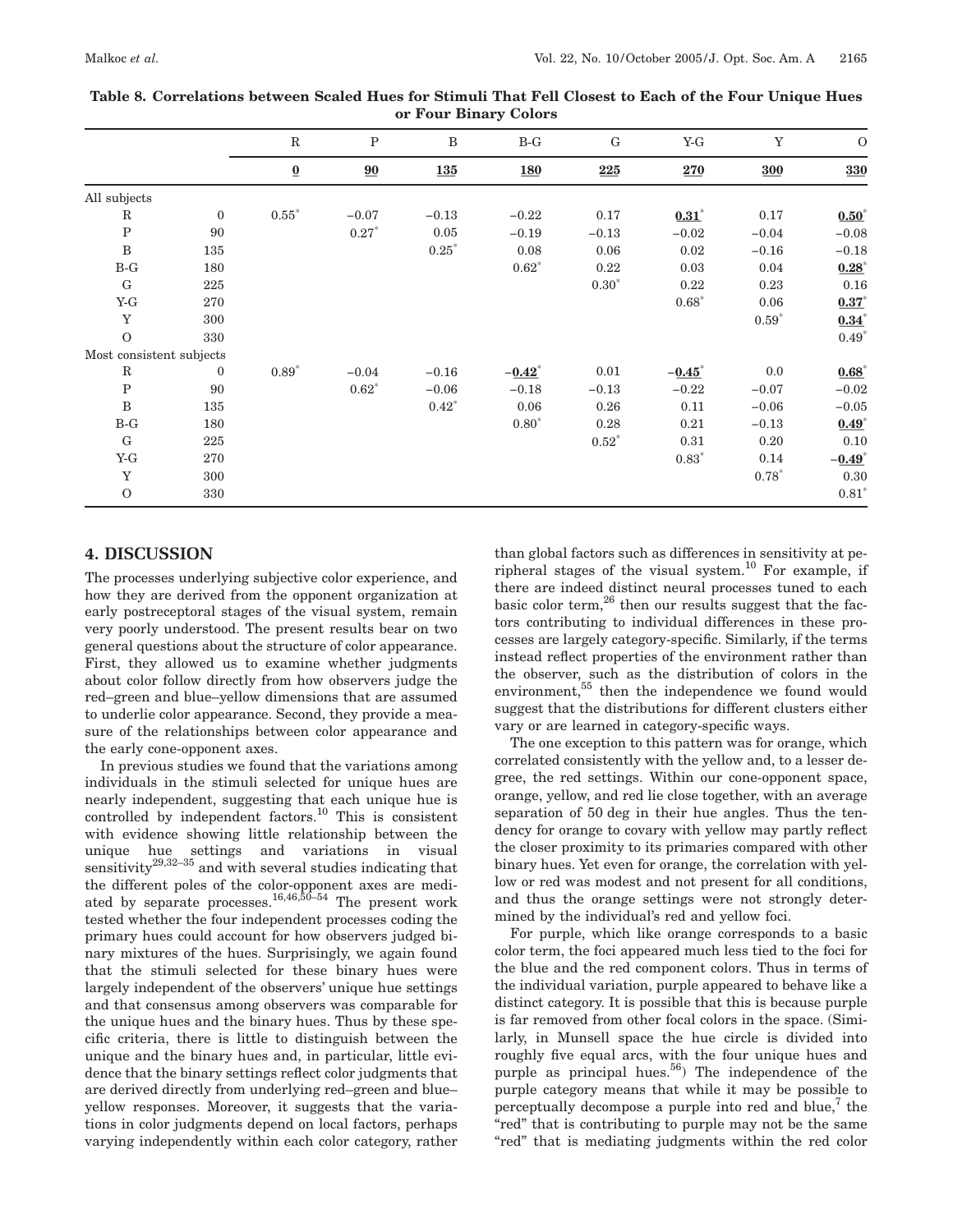

Fig. 5. Clustering in the correlations between the scaled hues for different stimuli. Clusters for each stimulus angle were calculated by averaging the stimulus angles weighted by the correlation coefficients (excluding nonsignificant or negative coefficients). (a) All subjects, (b) most consistent subjects.

category, since the purple and red foci vary in independent ways. This point is illustrated most clearly for the hue scaling results, where settings for purple (e.g., stimuli at 75 or 90 deg) varied independently of the settings for neighboring bluish-reds (e.g., 45 or 60 deg).

It may seem paradoxical that binary hues could be independent of the red–green and blue–yellow primaries, since the former are defined in terms of the latter. In particular, the settings for blue-green and yellow-green seem very likely *a priori* to reflect judgments about the boundaries between the primary color categories. In this case the independence we found may mean only that the category boundaries do not vary systematically with the category foci. In this regard, purple may be like the yellowgreen and blue-green terms because it represents the border between red and blue. Our analysis tested only for the relationships between focal choices and thus does not exclude a relationship between the unique and binary hues based on other factors, such as the underlying spectral sensitivities of the opponent color dimensions, or the

possibility that the "rules" for defining the color boundaries vary independently of the rules for the category foci. If the shapes of the perceptual spectral sensitivities can vary in ways that are not tied to the focal choices, then it is not necessary that mixture hues covary with the foci. The extent to which these spectral sensitivities are nonlinear, and the conditions under which these nonlinearities are manifest, remain unclear.<sup>51,52,57–60</sup> However, individual differences in color appearance based on different linear cone combinations predict stronger dependence for the binary hues than we observed, for in that case the spectral sensitivities are completely determined by and covary with the focal direction.

The factors shaping the location of different color categories remain unknown. It is well established that the red–green and blue–yellow dimensions of color appearance are not the dimensions along which chromatic information is encoded at early postreceptoral levels. For example, cells in the lateral geniculate do not show the return of a "red" response at short wavelengths that is predicted by the "red–green" perceptual channel.<sup>61</sup> Instead, retinal and geniculate cells are tuned to stimulus variations along the LvsM and SvsLM cardinal axes,  $42$ and psychophysical measures of sensitivity and adaptation similarly point to an organization in terms of these axes.4 Zone models of color coding have illustrated the types of transformations that could convert from early postreceptoral to the perceptual axes.<sup>62–64</sup> Yet whether such transformations occur or are even necessary in principle and whether cortical color coding might instead involve very different representations (for example in terms of multiple chromatic channels) is still debated, because neural mechanisms that correspond clearly to the red– green and blue–yellow axes have yet to be identified.<sup>49,65,66</sup> Moreover, evidence for these transformations would still leave unanswered the question of why the unique hues are oriented along particular axes. One answer to this question has been that the unique hues are special because they reflect special properties of the environment. For example, previous authors have pointed out that the blue–yellow axis falls close to the daylight locus and have suggested that unique yellow might reflect a normalization of the L- and M-cone responses to the average color in the observer's environment.<sup>34,36,37,67</sup> Similarly, Yendrikhovskij<sup>55</sup> has recently argued that the foci and relative salience of basic color terms could be predicted from how the color characteristics of natural images are clustered in the volume of color space. By these accounts, then, the location of the unique hues is shaped by salient properties of the environment.

Of the four unique hues, only red falls close to one of the cardinal axes, $10,46,47$  and in color naming red emerges as an earlier and more robust dimension than other hues.18–20 What salient property of the world might it signal? Recently, Webster and Kay<sup>22</sup> suggested that both the special prominence of red as a color term and the fact that it lies near the +L axis might be related to the fact that the LvsM axis is believed to have evolved for discriminating edible fruits and leaves from the background foliage. $68-70$  Thus red might be special because it behaves in some sense like a trigger feature for ripeness, the spectral stimulus that drove the evolution of primate trichro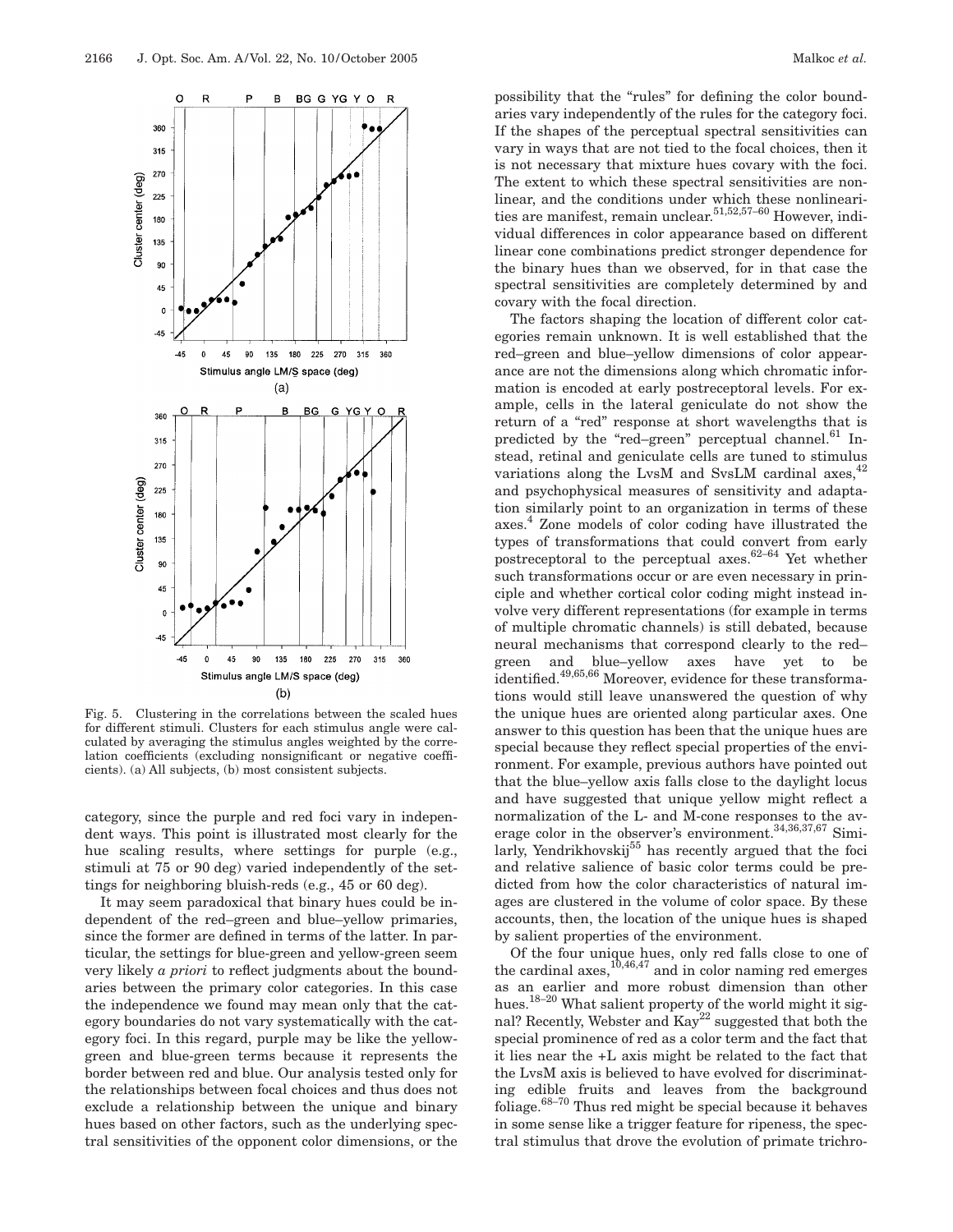macy. This account suggests a close functional connection between the cardinal axes and unique red and thus between the structure of cone-opponent and perceptual color space. On the other hand, it is clear that this connection must be a loose one, for individuals vary widely in unique red and far more than they vary in the stimulus direction isolating the LvsM axis.10,45,48

The remaining unique hues are oriented along directions intermediate to the cardinal axes and thus cannot be tied in a similar way to isolated activity in one of these axes. This has provided compelling evidence for the dissociation between the dimensions of color appearance and precortical color organization and has tended to imply that the cardinal axes may impose little constraint on color categories. However, we found that the foci for binary hues do tend to fall near the cardinal axes. That is, focal settings for blue-green clustered nearly as close to one pole of the LvsM axis as the unique red settings did to the other, and similarly, the hue scaling functions showed that the −L axis is very close to the stimulus that appears to be an equal mixture of blue and green. While this leaves open the question of what determines the best examples of blue and green, it raises the possibility that the boundary that partitions these categories may in part be related to properties of the representation of color at early postreceptoral levels. In the same way, the yellow–green boundary that divides hues into more yellow or more green fell close to the −S axis, while purples fell near the +S axis (though in the case of purple the average deviates significantly from this axis, and any connection between the S axis and the red–blue boundary is thus more tenuous). These effects were also mirrored in how subjects varied in their hue scaling. The differences among individuals appeared to reflect local variations that were roughly centered around the cardinal axes and thus again around differences in red on the one hand and in the binary hues of blue-green and yellow-green (and perhaps purple) on the other. (This asymmetry suggests another possible basis for the special prominence of red, since it is the only unique hue aligned with, and possibly more directly following from, a cardinal axis.)

A connection between the unique hue boundaries and the cardinal axes is consistent with a model of color coding proposed by De Valois and De Valois.<sup>63</sup> They suggested that the cardinal axes are recombined in the cortex to form channels tuned to the unique hues. Specifically, in their model, inputs from the SvsLM dimension are used to modulate the signals from the LvsM dimension, rotating the hue mechanisms either clockwise or counterclockwise off the LvsM axis depending on the sign of the S input. This model fails to account for the average locus of unique red we found in the present study and in previous studies,  $10,31,46$  since again this locus remains very close to the LvsM axis (though for their small samples a bias toward  $+$ S was found<sup>16,49</sup>), but is qualitatively consistent with the loci for blue, green, and yellow. Moreover, a notable feature of their proposal is that the cardinal axes provide the reference frame for repartitioning color space and thus could account for our findings that the boundaries separating some of the unique hue categories tend to lie along the cardinal axes. As before, it is important to emphasize that any consideration of the average stimulus

angles for a color term must be tempered by the enormous variations across observers, so that any connection between an individual's color judgments and the cardinal axes must be a weak one. Yet in any case, such results point to possible ties between the dimensions defining color appearance and early color coding.

## **ACKNOWLEDGMENTS**

This research was supported by grants EY-10834, NSF 0130120, and NSF 0418404.

\*Present address, Department of Psychology, Dogus University, Istanbul, Turkey.

## **REFERENCES**

- 1. R. L. De Valois, "Neural coding of color," in *The Visual Neurosciences Vol. 2*, L. M. Chalupa and J. S. Werner, eds. (MIT Press, 2003), pp. 1003–1016.
- 2. J. Gordon and I. Abramov, "Color Vision," in *The Blackwell Handbook of Perception*, E. B. Goldstein, ed. (Blackwell, 2001), pp. 92–127.
- 3. P. Lennie and M. D'Zmura, "Mechanisms of color vision," Crit. Rev. Neurobiol. **3**, 333–400 (1988).
- 4. M. A. Webster, "Human colour perception and its adaptation," Network Comput. Neural Syst. **7**, 587–634  $(1996)$
- 5. B. A. Wandell, *Foundations of Vision* (Sinauer, 1995).
- 6. E. Hering, *Outlines of a Theory of the Light Sense* (Harvard U. Press, 1964).
- 7. K. Fuld, B. R. Wooten, and J. J. Whalen, "The elemental hues of short-wave and extra-spectral lights," Percept. Psychophys. **29**, 317–322 (1981).
- 8. C. S. Sternheim and R. M. Boynton, "Uniqueness of perceived hues investigated with a continuous judgemental technique," J. Exp. Psychol. **72**, 720–776 (1966).
- 9. R. G. Kuehni, "Determination of unique hues using Munsell color chips," Color Res. Appl. **26**, 61–66 (2001).
- 10. M. A. Webster, E. Miyahara, G. Malkoc, and V. E. Raker, "Variations in normal color vision. II. Unique hues," J. Opt. Soc. Am. A **17**, 1545–1555 (2000).
- 11. B. Schefrin and J. S. Werner, "Loci of spectral unique hues throughout the lifespan," J. Opt. Soc. Am. A **7**, 305–311 (1990).
- 12. D. M. Purdy, "Spectral hues as a function of intensity," J. Psychol. **43**, 541–559 (1931).
- 13. D. Jameson and L. M. Hurvich, "Some quantitative aspects of an opponent-colors theory: I. Chromatic responses and spectral saturation," J. Opt. Soc. Am. **45**, 546–552 (1955).
- 14. I. Abramov, J. Gordon, and H. Chan, "Using hue scaling to specify color appearances and to derive color differences,' Proc. SPIE **1250**, 40–51 (1990).
- 15. R. M. Boynton and J. Gordon, "Bezold-Brucke hue shift measured by color-naming technique," J. Opt. Soc. Am. **55**, 78–86 (1965).
- 16. R. L. De Valois, K. K. De Valois, E. Switkes, and L. E. Mahon, "Hue scaling of isoluminant and cone-specific lights," Vision Res. **37**, 885–897 (1997).
- 17. J. Gordon, I. Abramov, and H. Chan, "Describing color appearance: hue and saturation scaling," Percept. Psychophys. **56**, 27–41 (1994).
- 18. B. Berlin and P. Kay, *Basic Color Terms: Their Universality and Evolution* (University of California Press, Berkeley, 1969).
- 19. P. Kay and C. K. McDaniel, "The linguistic significance of the meanings of basic color terms," Language **54**, 610–646 (1978).
- 20. P. Kay, B. Berlin, L. Maffi, and W. Merrifield, "Color naming across languages," in *Color Categories in Thought and Language*, C. L. Hardin and L. Maffi, eds. (Cambridge U. Press, Cambridge, UK, 1997), pp. 21–56.